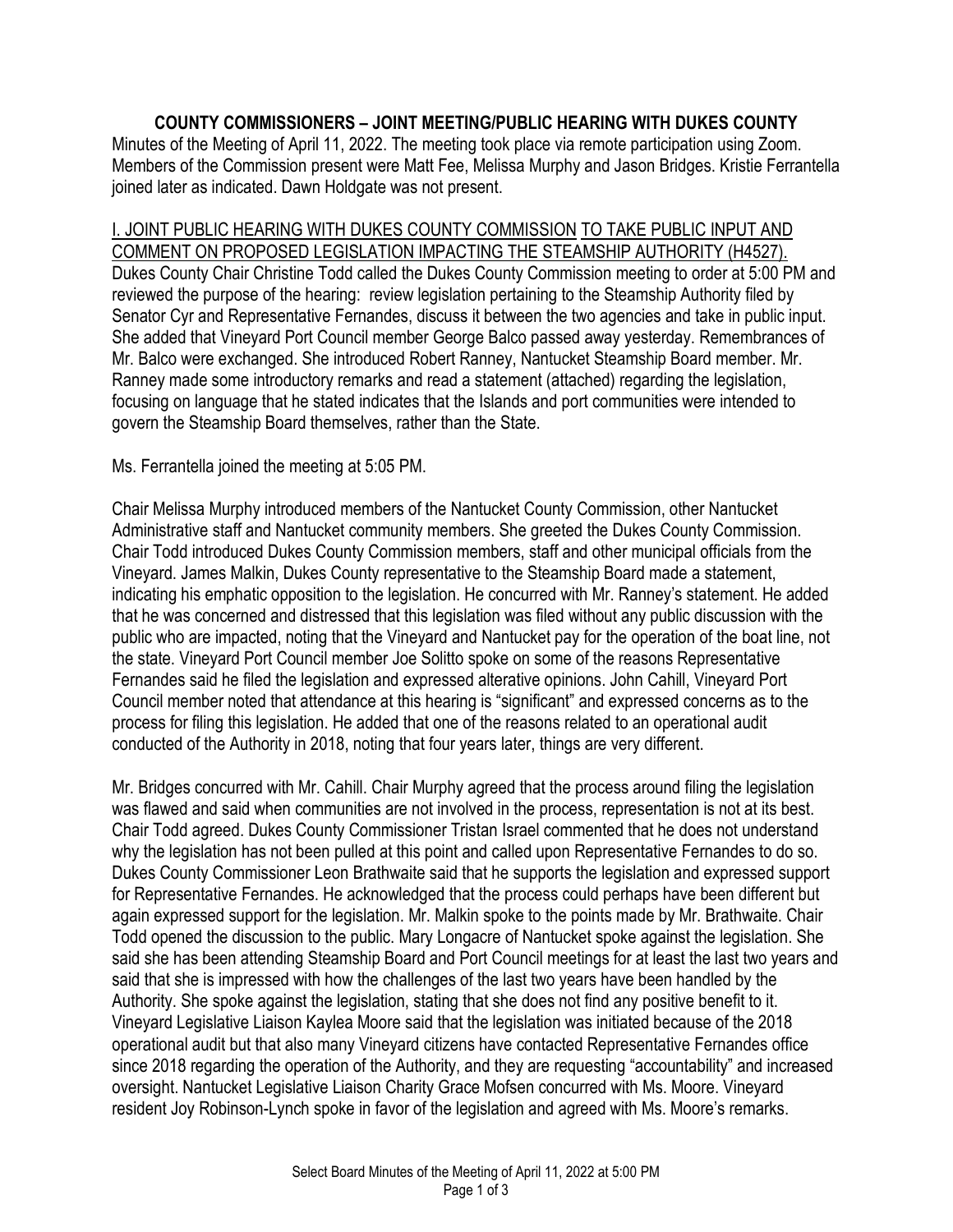Vineyard resident Bob Johnston spoke in favor of revisiting the legislation. Vineyard resident Susanna Sturgis spoke in favor of the legislation. Mr. Cahill spoke on the Dukes County Steamship Board member appointment process. Ms. Robinson-Lynch spoke again and said the Dukes County Authority member needs to be more responsive. Mr. Malkin spoke on contacts he receives from constituents regularly and said he responds within two days. Chair Murphy read a statement from Nantucket Port Council member Nathaniel Lowell (attached), who was attending a separate meeting concurrent to this one. Chair Todd suggested a joint letter from the two Counties to their legislators with suggestions as to how processes could be improved. Mr. Israel spoke further on the benefits of the two counties meeting more regularly, on other topics. Chair Murphy agreed that would be a great idea. Chair Todd said that she and Chair Murphy would work on a draft letter to be circulated among the Commissioners.

## II. ADJOURNMENT

The meeting was unanimously adjourned at 5:58 PM.

Approved the 25th day of May 2022.